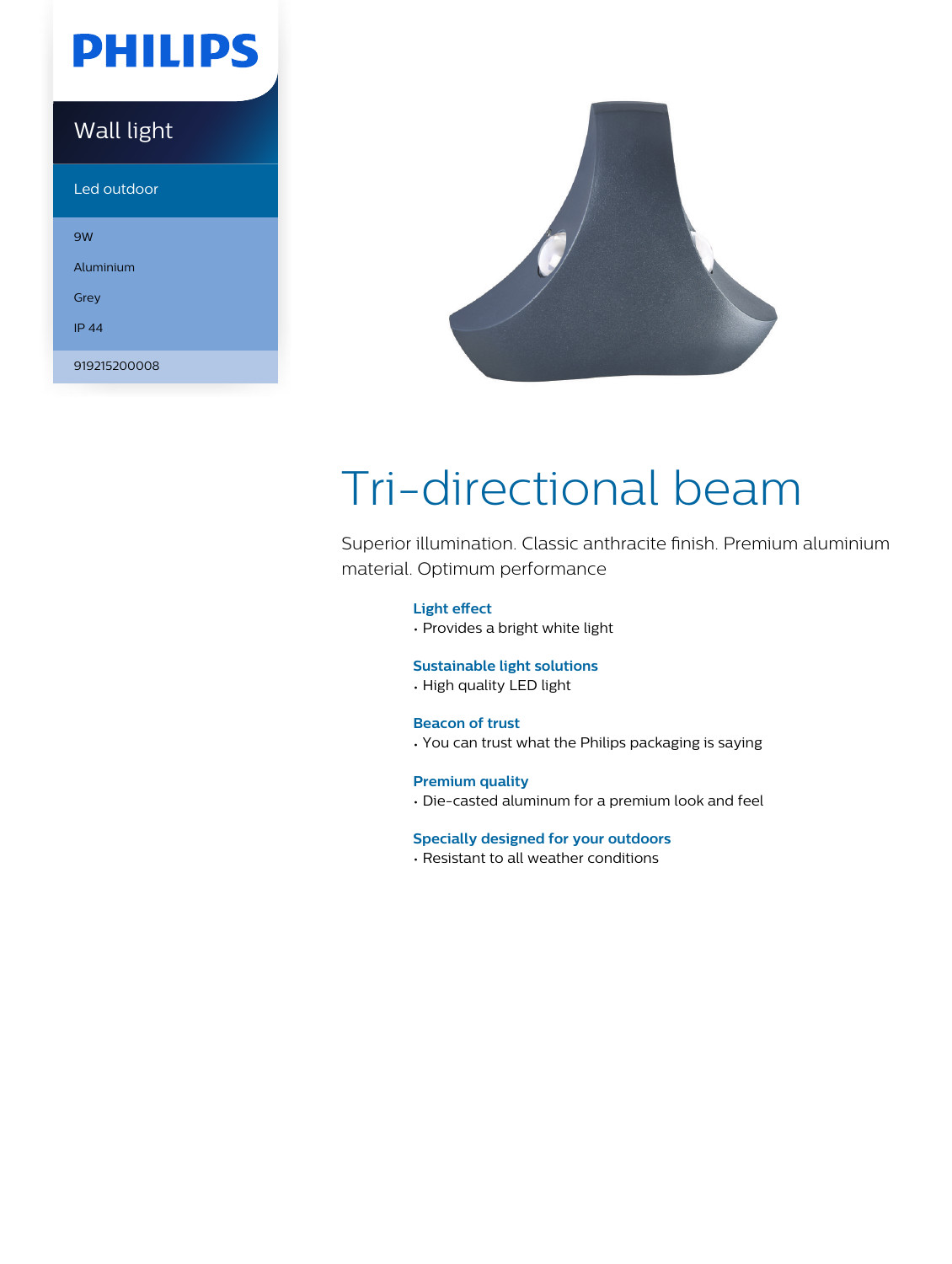### 919215200008

# **Highlights**

### **Superior light quality High quality LED light**



The LED technology, integrated into this Philips lamp, is a uniquely developed solution by Philips. While instantly turned on, it enables an optimal light output and brings out vivid colors in your home.

### **Reliable quality**

Philips keeps its promises about lamp performance. You can trust what the Philips packaging is saying about light output, lifetime and wattage equivalent to incandescent lamps.

### **Premium materials**



#### **Resistant to all weather**



This Philips Hue outdoor sensor is specially designed for use in outdoor environments and has undergone rigorous tests to ensure its performance. This lamp is designed with IP54: it is protected against water splashed from any direction. The product will withstand heavy rainfall and other weather conditions.

# Specifications

### **Bulb characteristics**

• Intended use: Outdoor

### **Design and finishing**

- Color: grey
- Material: aluminium

### **Extra feature/accessory incl.**

- Anti rust anti dust: Yes
- Bi-directional light beams: Yes
- Centerpiece: Yes
- Fully weatherproof: Yes
- LED integrated: Yes
- Made for LED only: Yes
- Perfectly suited for up/down mounting: Yes
- Photometric data available: Yes
- Premium quality material: Yes
- Resistant high quality material: Yes
- Warm White Light: Yes
- Waterproof: Yes

### **Light characteristics**

• Color rendering index (CRI): 80

### **Miscellaneous**

- Especially designed for: Garden & Patio
- 
- Type: Spot light

### **Technical specifications**

- Lifetime up to: 25,000 hour(s)
- Total lumen output fixture: 550
- Bulb technology: LED
- Light color: 3000K
- Mains power: 220-240 V
- LED: Yes
- Built in LED: Yes
- Wattage bulb included: 9
- IP code: IP44
- Class of protection: Class I

## • Style: Expressive

### **Service**

### • Warranty: 1 year(s)